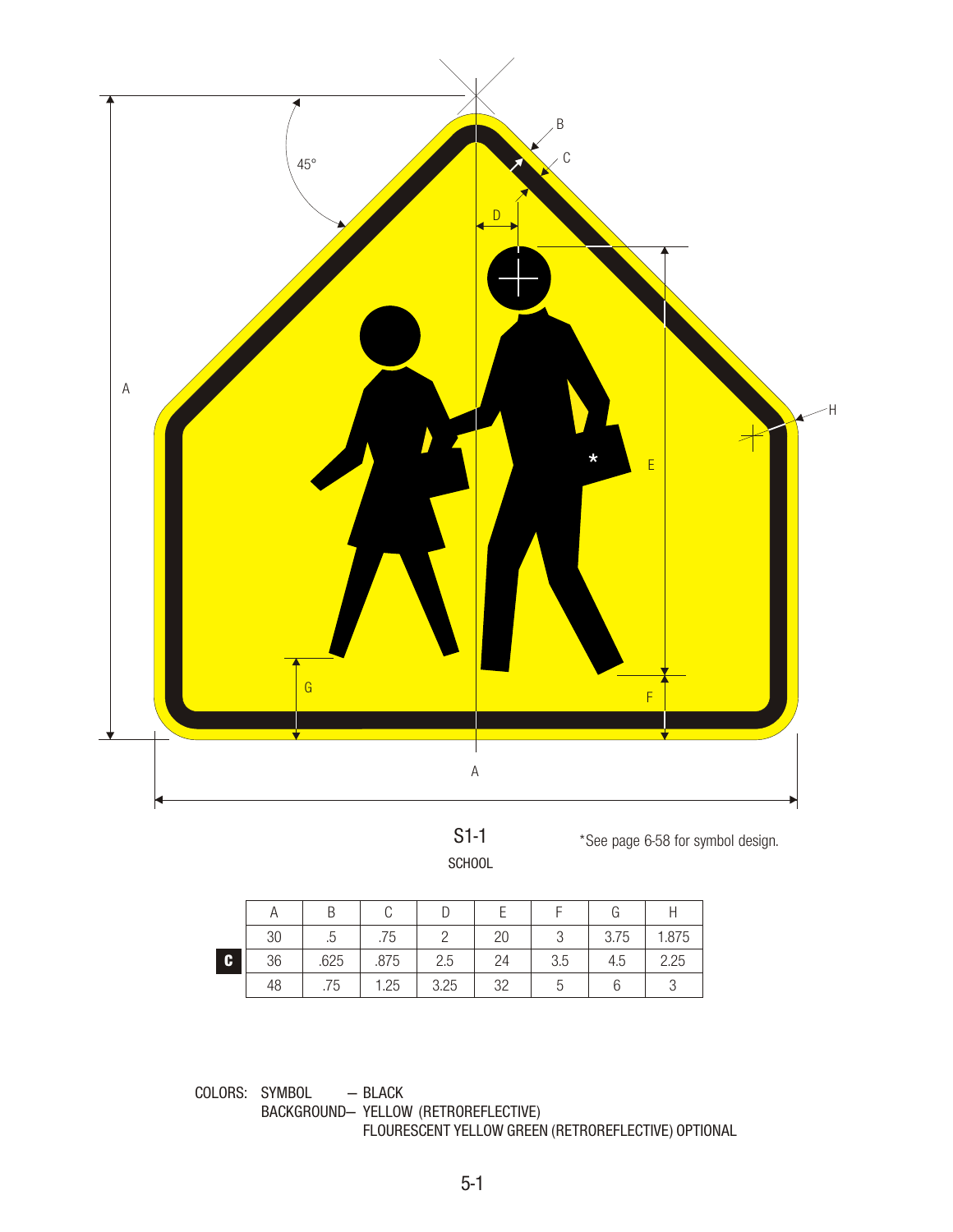

SCHOOL BUS STOP AHEAD

|              | $\cdot$ $\cdot$ | ◡    | ັ    | ◡        | <u>_</u> | -                      | ◡     |                         |                      |      | <u>_</u> | M     |
|--------------|-----------------|------|------|----------|----------|------------------------|-------|-------------------------|----------------------|------|----------|-------|
| $\mathbf{c}$ | 30              | ن.   | .75  | 50<br>◡◡ | <u>L</u> | $\cap$ $\Gamma$<br>ن.ے | 10    | 10.5                    | 14                   | 8.25 | ັ        | 1.875 |
|              | 36              | .625 | .875 | 6 C      |          | ັ                      | 11.75 | $\overline{1}$<br>12.75 | $\rightarrow$<br>. . | 10   |          | 2.25  |

COLORS: LEGEND — BLACK BACKGROUND— YELLOW (RETROREFLECTIVE) FLOURESCENT YELLOW GREEN (RETROREFLECTIVE) OPTIONAL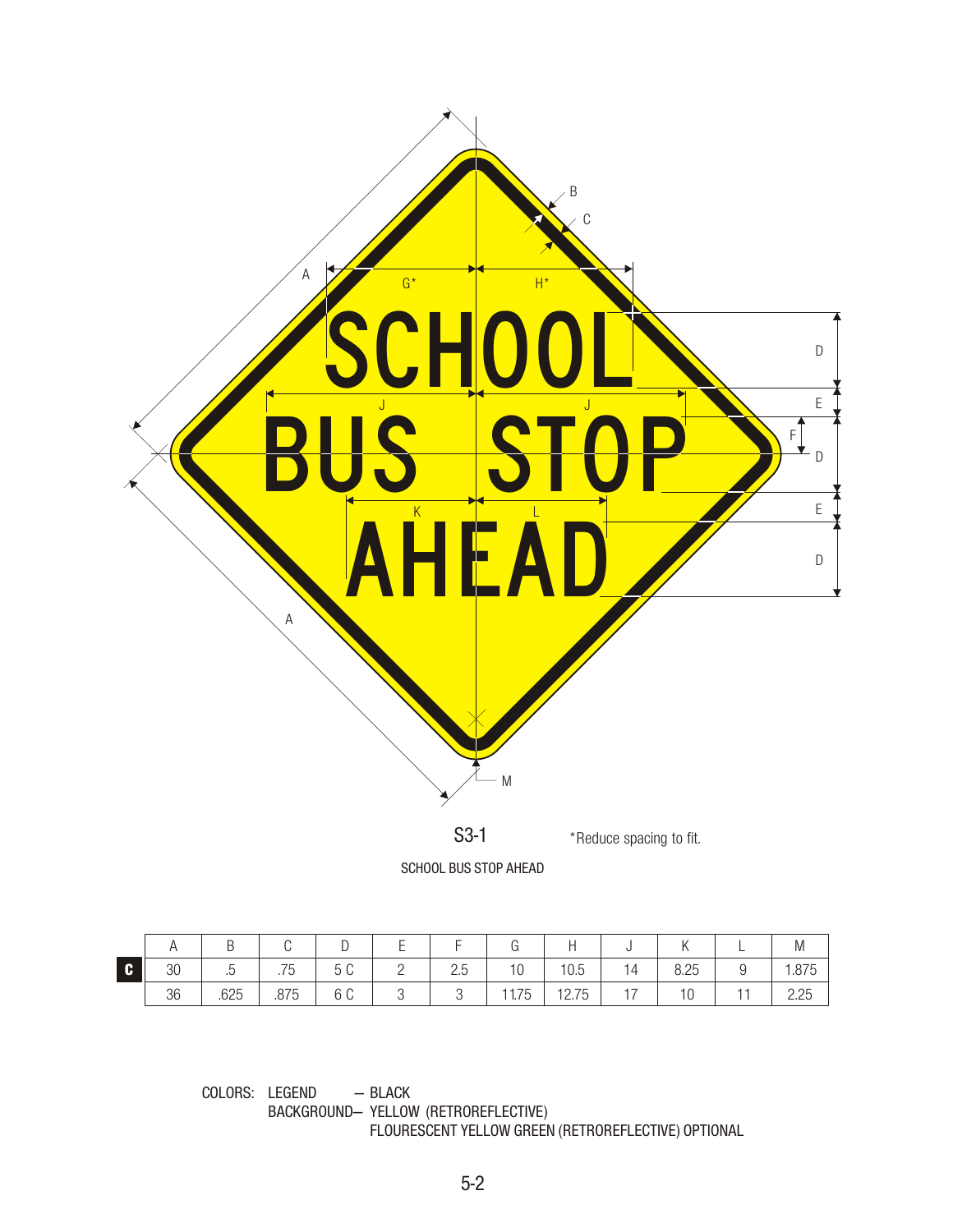



8:30 AM TO 5:30 PM

|   |    |    |      |      |     |      | G |          |        |      |
|---|----|----|------|------|-----|------|---|----------|--------|------|
| C | 24 | 10 | .375 | .625 |     | 2.5D |   | 6.688    | 8.625  | 1.5  |
|   | 36 | 18 | .625 | .875 | 3.5 | 4 D  |   | 10.5     | 14.625 | 2.25 |
|   | 48 | 24 | .75  | 1.25 |     | 5 D  |   | ⊣∩<br>ΙU | 18     |      |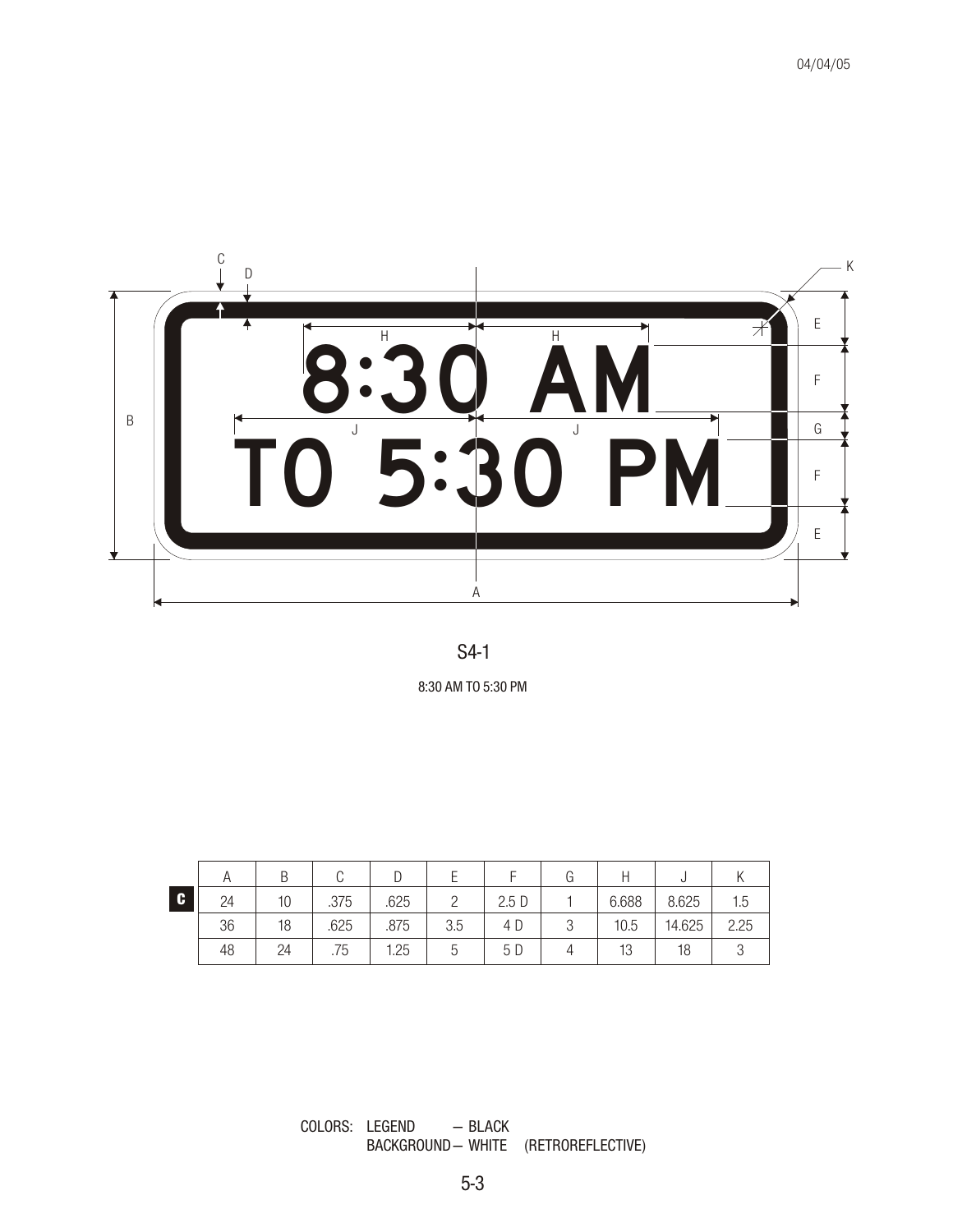



|              |    |    |      |      |        |     |         |       |       |        |       | M      |
|--------------|----|----|------|------|--------|-----|---------|-------|-------|--------|-------|--------|
| $\mathbf{c}$ | 24 | 10 | .375 | .625 | 1.5    | 2D  | 片<br>ن. | 3.5   | 3.313 | 1.5    | 6.25  | 9.313  |
|              | 36 | 18 | .625 | .875 | $\cap$ | 3 D | 1.5     | 5.188 | 5.125 | 2.25   | 9.375 | 14     |
|              | 48 | 24 | .75  | 1.25 |        | 4 D |         |       | 6.625 | ↷<br>J | 12.5  | 18.625 |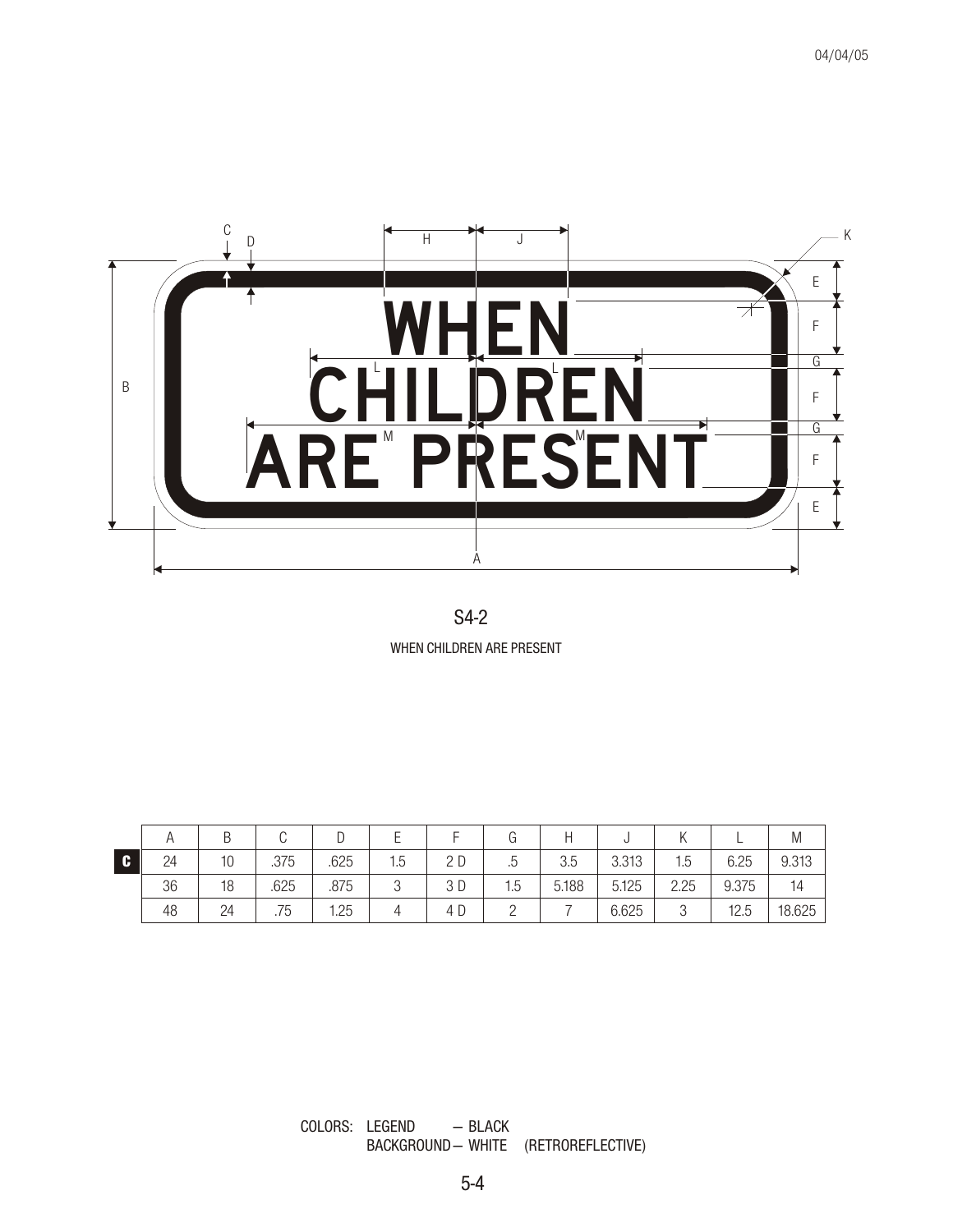

S4-3 **SCHOOL** 

12" Size for In-Street use.

|    | Α  |    |      |      |     | G   |        | U    |
|----|----|----|------|------|-----|-----|--------|------|
|    | 12 |    | .375 | .438 | 2 C | 4.1 | 4.46   | 1.5  |
| C. | 24 |    | .375 | .625 | 4 D | 10  | 10.25  | 1.5  |
|    | 36 | 12 | .625 | .875 | 6 D | 15  | 15.375 | 2.25 |
|    | 48 | 16 | .75  | 1.25 | 8 D | 20  | 20.5   |      |

COLORS: LEGEND — BLACK BACKGROUND- YELLOW (RETROREFLECTIVE) FLOURESCENT YELLOW GREEN (RETROREFLECTIVE) OPTIONAL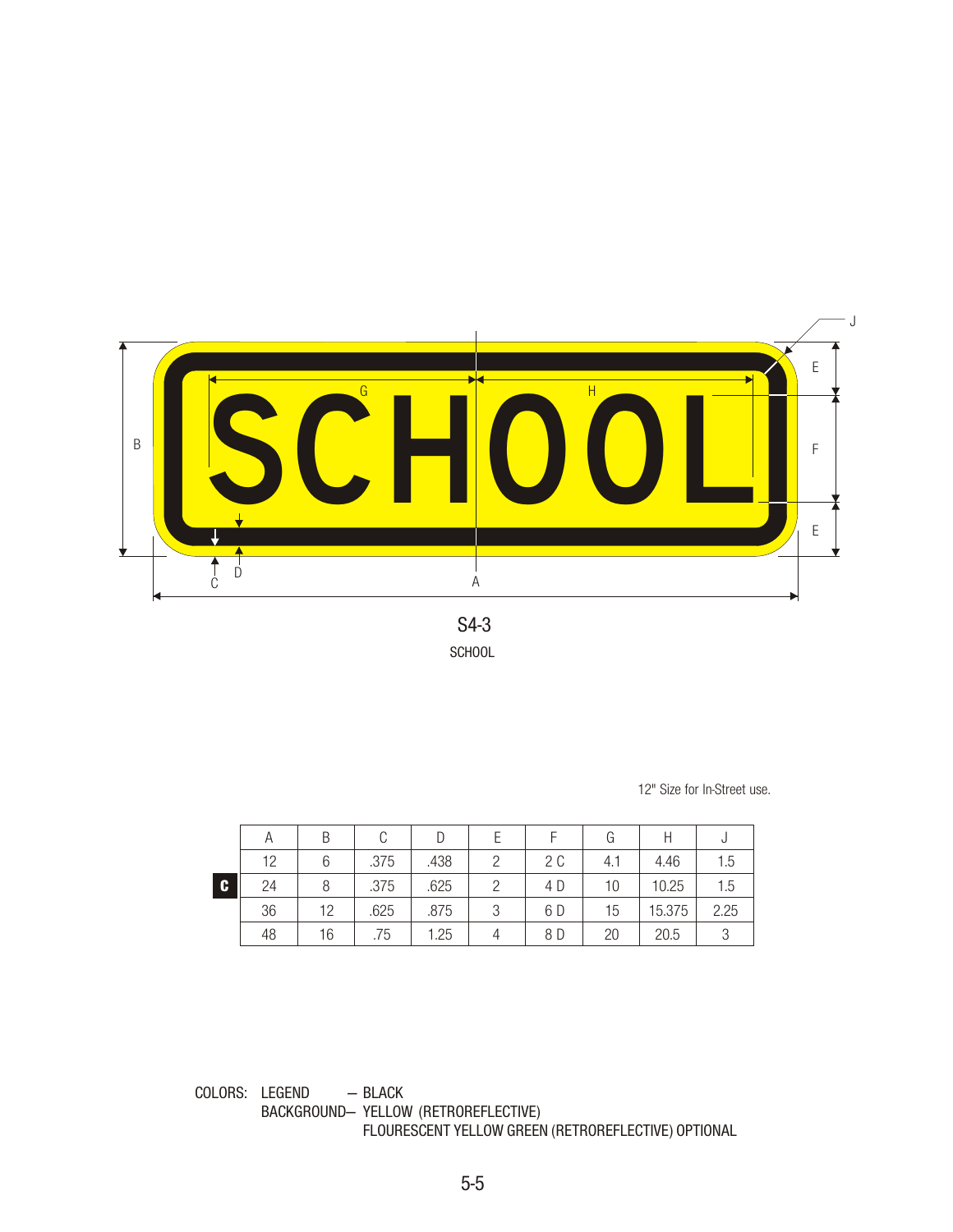

## S4-4

WHEN FLASHING

|     |    |    |      |      |     |      |       |       |      |        | M      |
|-----|----|----|------|------|-----|------|-------|-------|------|--------|--------|
| I C | 24 | 10 | .375 | .625 |     | 2.5D | 4.375 | 4.25  | 1.5  | 7.625  | 8.063  |
|     | 36 | 18 | .625 | .875 | 3.5 | 4 D  | 6.938 | 6.813 | 2.25 | 12.188 | 12.938 |
|     | 48 | 24 | .75  | 1.25 | b   | 5 D  | 8.75  | 8.5   | 3    | 15.25  | 16.125 |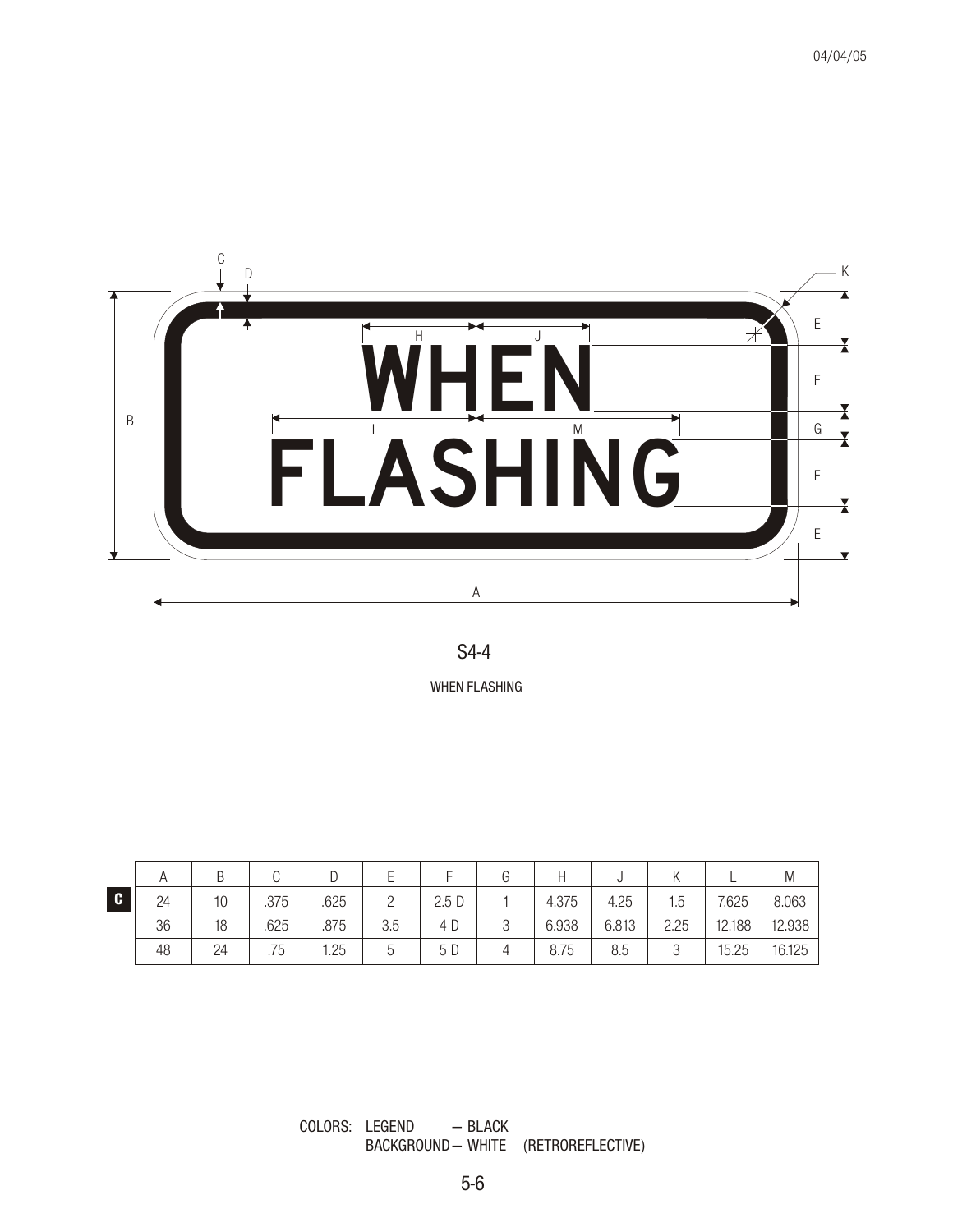

BACKGROUND —YELLOW (RETROREFLECTIVE) OR YELLOW-GREEN FLOURESCENT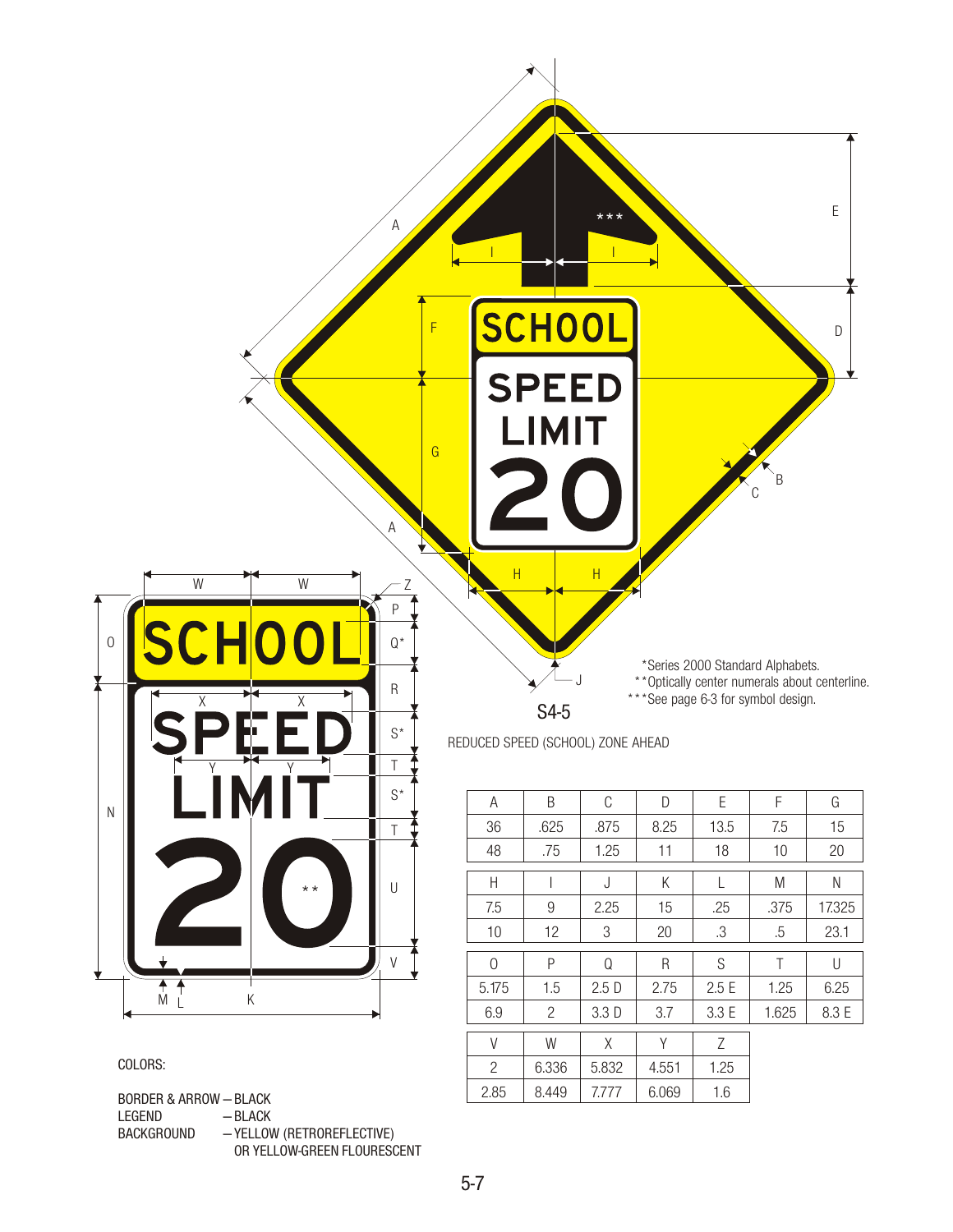

\*Series 2000 Standard Alphabets.

| 30 | .5   | .75  |     | 4 C | 3.5 | 8.254  | 15.274 | 6.971  | 1.875 |
|----|------|------|-----|-----|-----|--------|--------|--------|-------|
| 36 | .625 | .875 | 2.5 | 5 C | 3.5 | 10.319 | 19.094 | 8.714  | 2.25  |
| 48 | .75  | 1.25 | 3.5 | 7 C | b   | 14.444 | 26.729 | 12.198 |       |

COLORS: LEGEND — BLACK BACKGROUND — YELLOW (RETROREFLECTIVE) OPTIONAL: YELLOW-GREEN FLUORESCENT (RETROREFLECTIVE)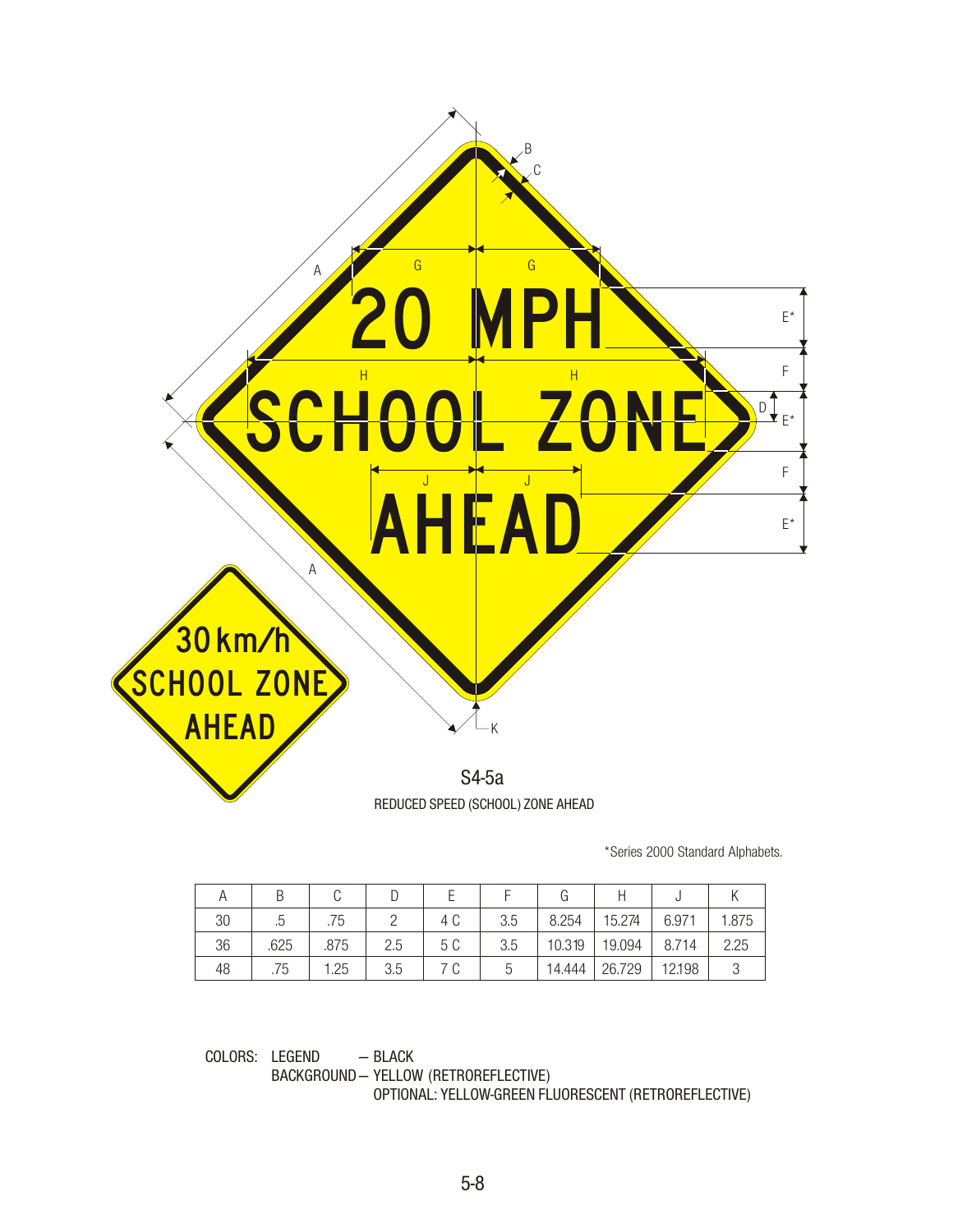

MON-FRI

\*Series 2000 Standard Alphabets.

| C |    | 10 | .375 | .625 | U | 4 D | 10 | 1.5  |
|---|----|----|------|------|---|-----|----|------|
|   | 36 | 18 | .625 | .875 |   | 6 D | 15 | 2.25 |

COLORS: LEGEND — BLACK BACKGROUND— WHITE (RETROREFLECTIVE)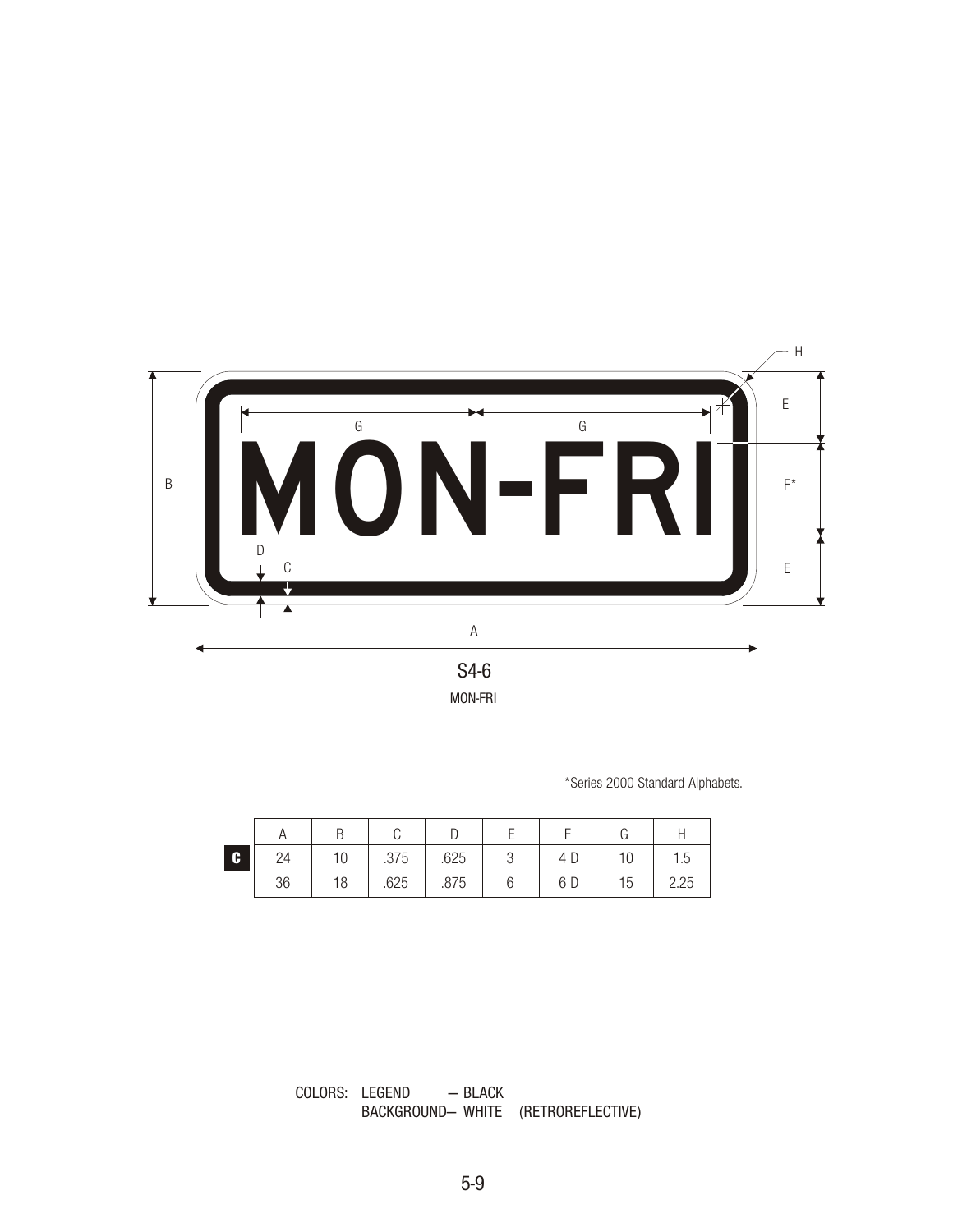

YELLOW-GREEN FLUORESCENT (RETRO REFLECTIVE) BACKGROUND OPTIONAL

\*Optically space numerals about centerline

S5-1 SCHOOL SPEED LIMIT (WHEN FLASHING) (ENGLISH)

|    | A  |    |      |      |      |     | G      | H |     |   |      | M |
|----|----|----|------|------|------|-----|--------|---|-----|---|------|---|
| C. | 24 | 48 | .375 | .625 | 2.5  | 4 D | 1.5    | 4 | 4 E |   | 10 E |   |
|    | 36 | 72 | .625 | .875 | 3.75 | 6 D | 2.25   | 6 | 6 E | 4 | 14 E |   |
|    | 48 | 96 | .75  | 1.25 | 5    | 8 D | $\cap$ | 8 | 8 E | 6 | 16 E | b |
|    |    |    |      |      |      |     |        |   |     |   |      |   |
|    | N  | D  |      | R    | C    |     |        |   | W   |   |      |   |

|      |    |        |        |        |        |       | W     |        |      |
|------|----|--------|--------|--------|--------|-------|-------|--------|------|
| 2.5D | 10 | 10.25  | 9.563  | 7.438  | 5.188  | 5.125 | 9.188 | 9.625  | 1.5  |
| 4 D  | 15 | 15.375 | 14.375 |        | 6.938  | 6.813 | 12.25 | 12.875 | 2.25 |
| 5 D  | 20 | 20.5   | 19.125 | 14.625 | 10.375 | 10.25 | 18.5  | 19.188 |      |

TOP PANEL

BOTTOM PANEL

COLORS: LEGEND — BLACK BACKGROUND— YELLOW (RETROREFLECTIVE) COLORS: LEGEND — BLACK BACKGROUND— WHITE (RETROREFLECTIVE)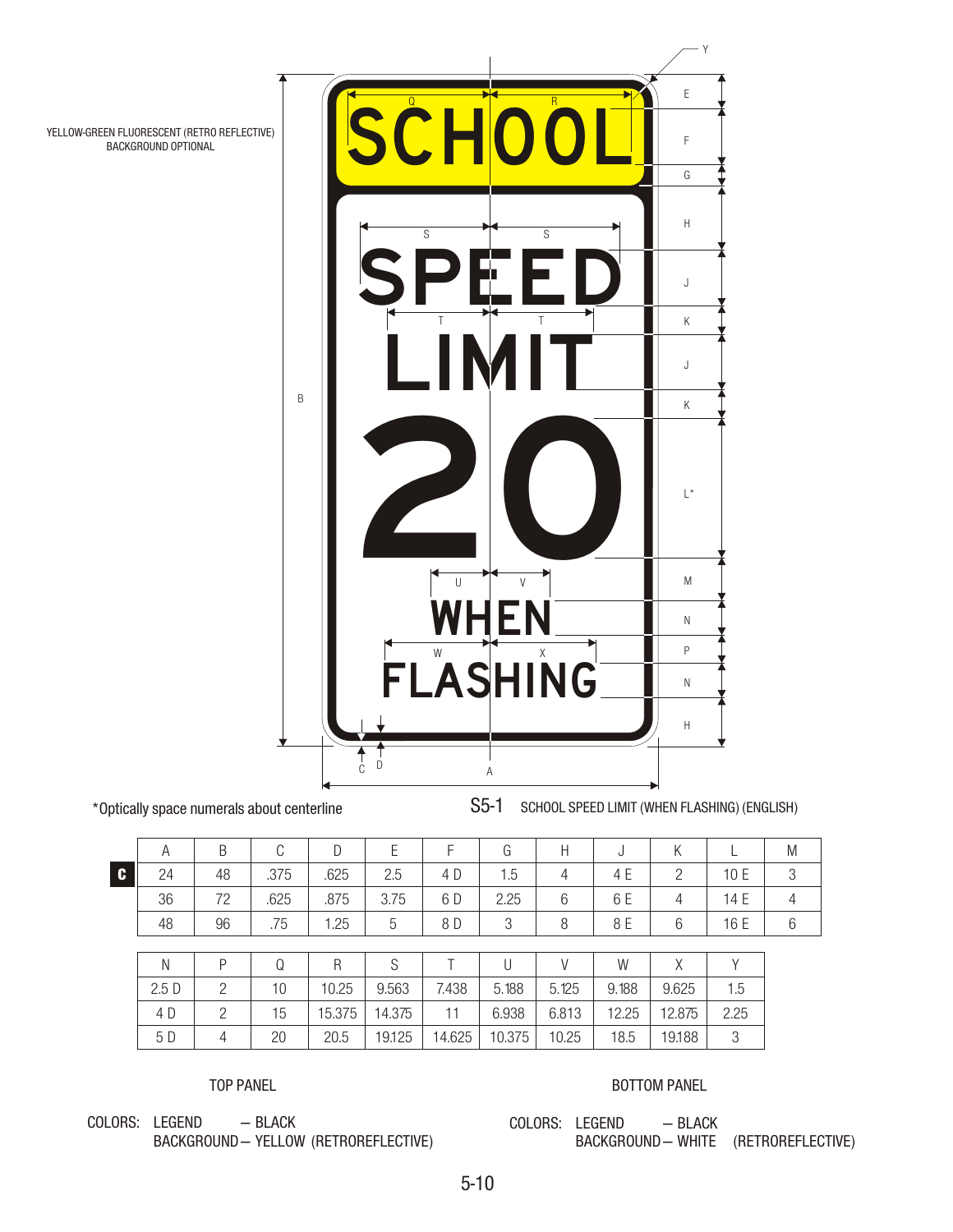

|              | A    | B   | C     | D      | Ε      |        | G     | Н     | J      | Κ              |     | M    |
|--------------|------|-----|-------|--------|--------|--------|-------|-------|--------|----------------|-----|------|
| $\mathbf{c}$ | 24   | 54  | .375  | .625   | 2.5    | 4 D    | 1.5   | 4     | 4 E    | $\overline{2}$ | 5   | 6 D  |
|              | 36   | 78  | .625  | .875   | 3.75   | 6 D    | 2.25  | 6     | 6 E    | 4              | 6.5 | 8 D  |
|              | 48   | 102 | .75   | 1.25   | 5      | 8 D    | 3     | 8     | 8 E    | 6              |     | 10 D |
|              | N    | P   | Q     | R      | S      |        |       | V     | W      | Χ              |     |      |
|              | 2.5D | 2   | 3.875 | 10.134 | 9.327  | 7.299  | 4.015 | 4.269 | 7.362  | 16.5           | 14  | 1.5  |
|              | 4 D  | 2   | 6.125 | 15.201 | 13.991 | 10.919 | 6.316 | 6.831 | 12.21  | 23             | 19  | 2.25 |
|              | 5 D  | 4   | 7.75  | 20.268 | 18.655 | 14.559 | 7.963 | 8.539 | 15.264 | 31.75          | 22  | 3    |

TOP PANEL

COLORS: LEGEND — BLACK BACKGROUND— YELLOW (RETROREFLECTIVE)

## BOTTOM PANEL

COLORS: LEGEND — BLACK BACKGROUND — WHITE (RETROREFLECTIVE)